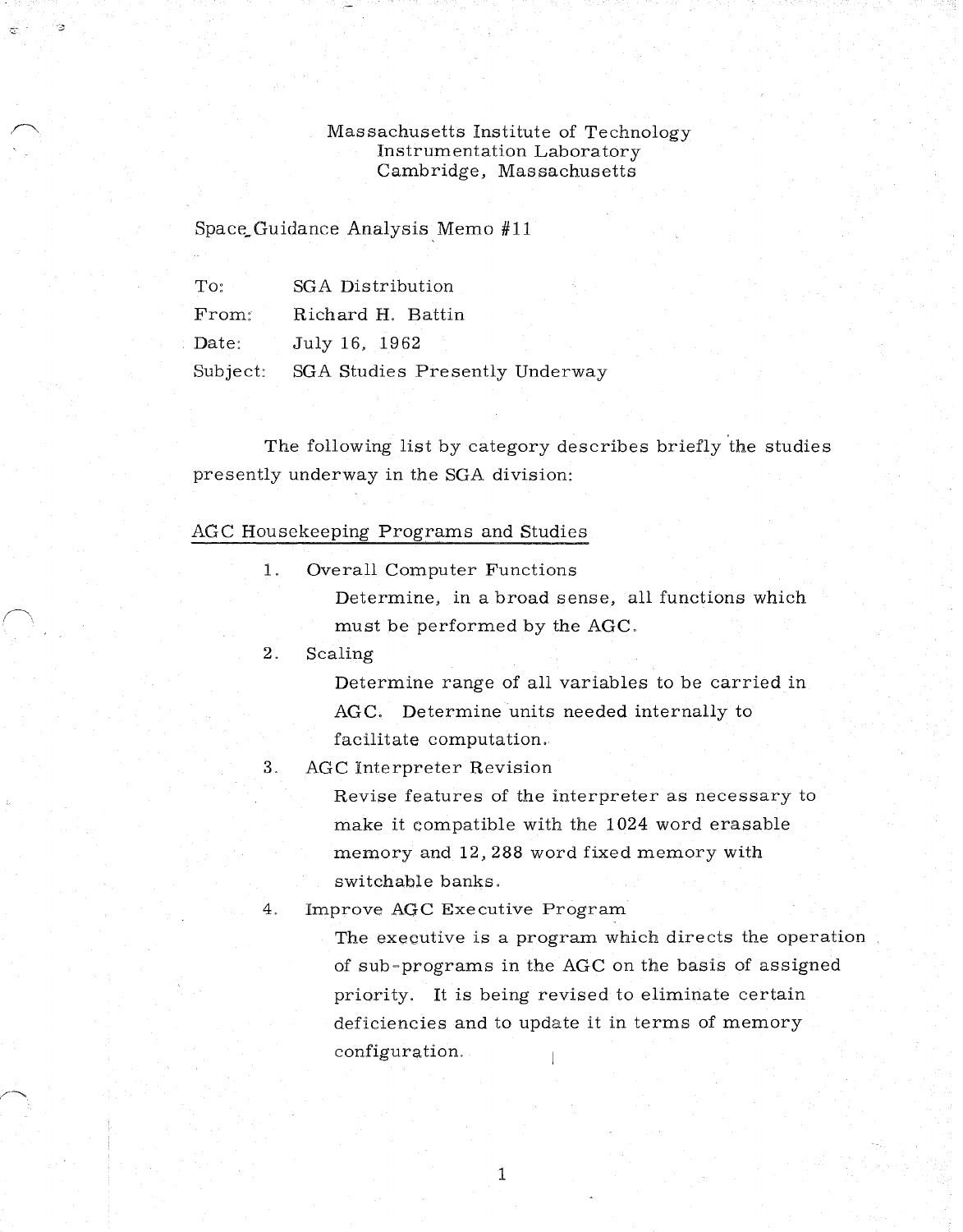5. Elementary Functions

Develop algorithms which allow minimum time to compute elementary mathematical functions. Note that the unusual operation repertoire of the AGC precludes use of some standard techniques.

6. Storage Allocation

Determine the optimum arrangement of programs within storage and the optimum assignment of erasable memory to each such program. Consider in this determination the effects of the AGC bank switching scheme.

7. AGC Diagnostics

Develop programs which isolate computer faults on a module level and indicate such faults to allow inflight repair.

8. Error Detection and Handling Techniques

Evolve a plan for treatment of errors in the AGC. Design programs which implement this plan.

9. Adaptive Programs

Study the effects on the normal computational flow of failures in a portion of a subsystem (e. g. one line of sight of SXT). Pinpoint areas where AGC can continue to function by adapting its computational plan to such a failure.

10. Recovery from Failure

Determine requirements for a program which re-initiates computation in the AGC after loss of erasable memory. If up-telemetry is available and is useful for this function during certain phases of the mission, then integrate this effort with telemetry studies.

11. Computer-System Interface

Determine all input/output requirements for AGC. Design general sub-programs to facilitate communication with the outside world.

 $\overline{2}$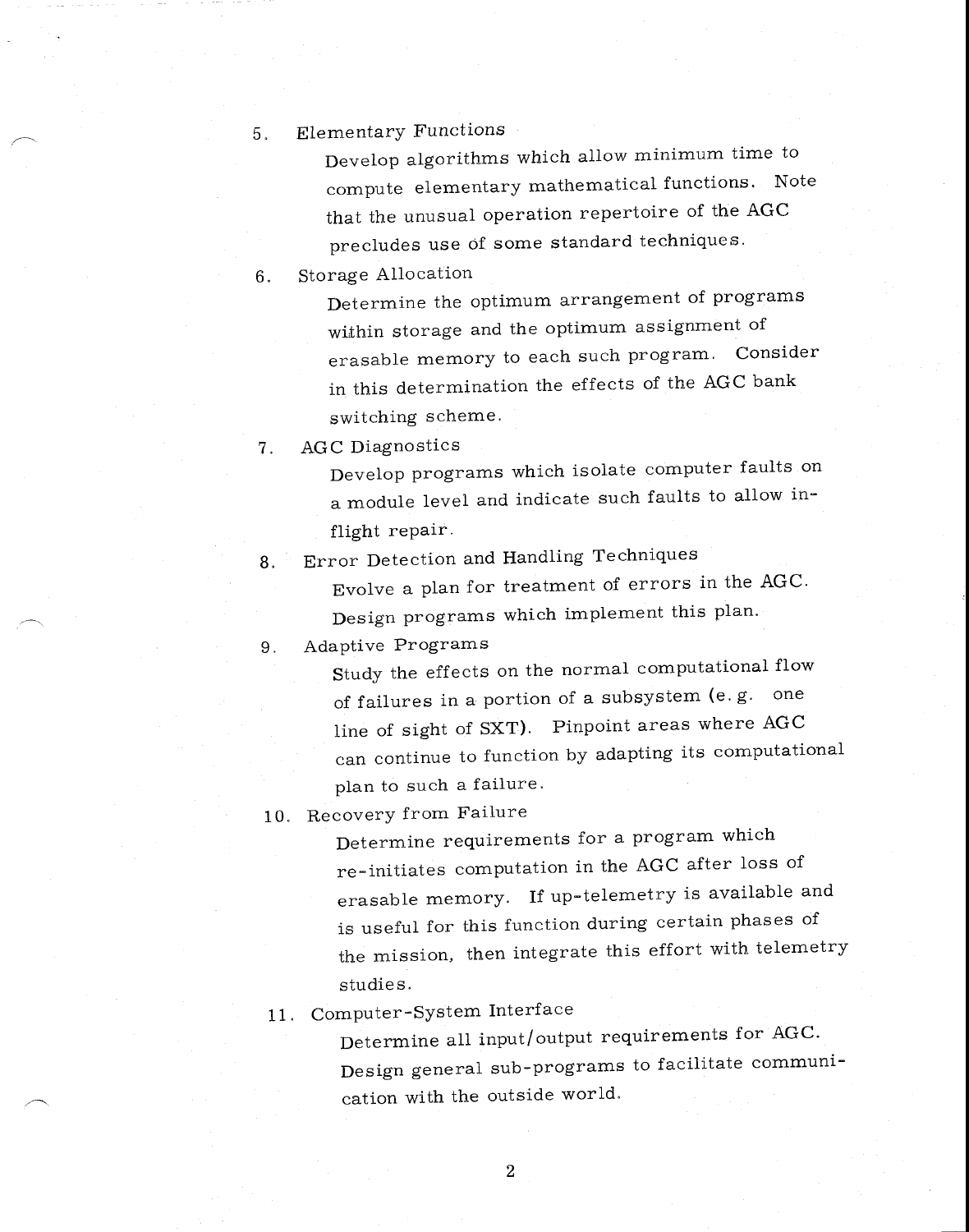## 12. Display Requirements

The question of vehicle computed variables to display so as to enable the pilot to monitor the operation of the guidance system will be studied.

13. Documentation

Design a system for documenting AGC programs which is easy to understand and which facilitates changes in the program with a minimum of confusion. Such systems should be as automatic as possible.

## AGC Mission Programs and Studies

- 1. AGC Trajectory Calculation Technique Develop a technique for on-board trajectory calculation using methods applicable to any Apollo mission.
- 2. Approximation to Position and Velocity of Moon for AGC Develop polynomial approximations valid over a two week period.
- 3. Approximation of Orientation of the Moon for AGC Develop transformations suitable to keep track of lunar orientation over a two week period relative to a fixed equatorial coordinate frame.
- 4. Lunar Landmarks

Determination of the inertial location of lunar landmarks within AGC.

- 5. Determination of Star Directions with AGC
	- Determine the requirements for storage of accurate star data within the guidance computer.

6. Reentry Calculations for AGC

The guidance equations and control logic will be approximated and modified so as to minimize the on-board computing requirements. The required computation iteration rates, scaling, input sampling rates, etc. will be determined.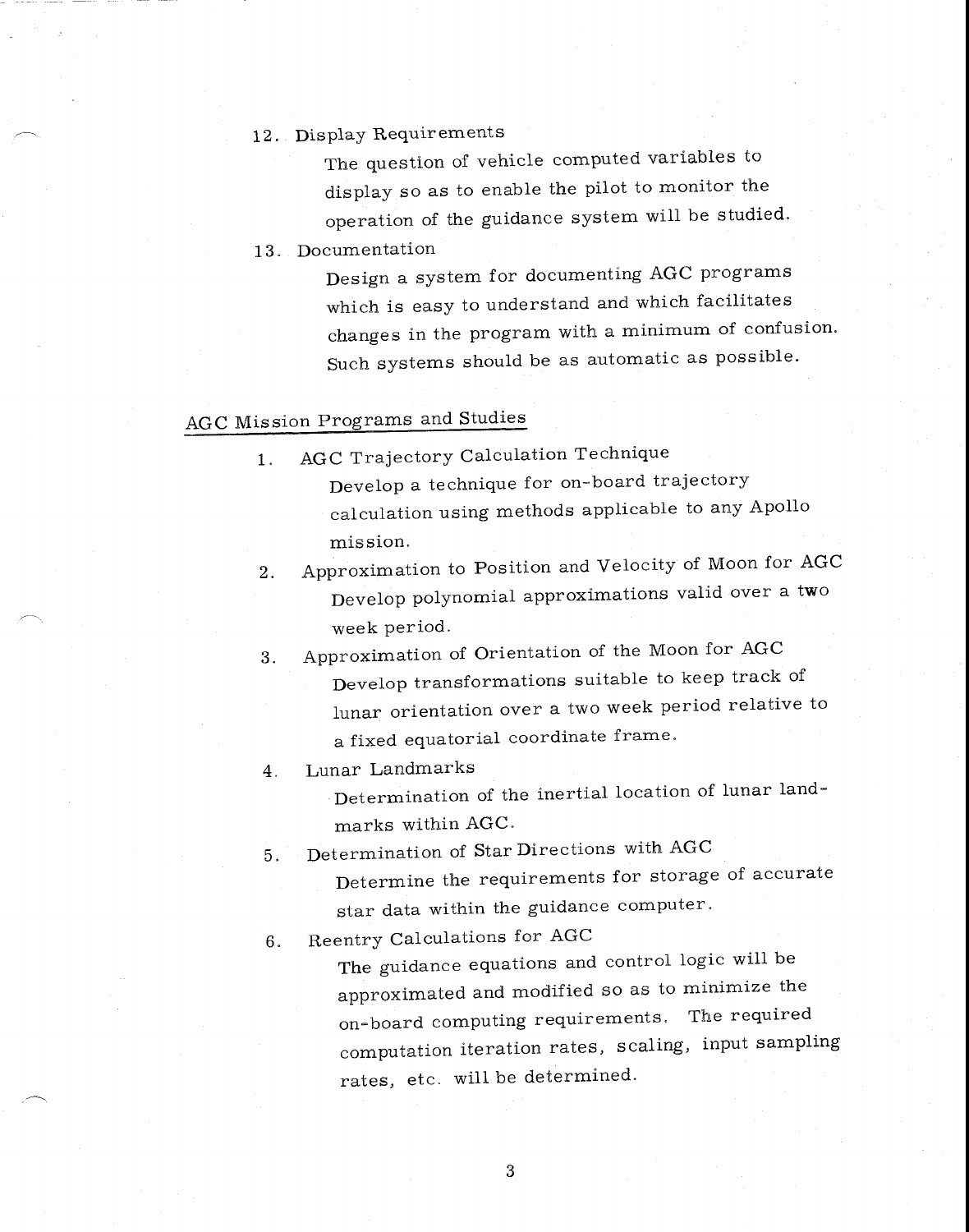#### AGC Simulation on H 800

1. AGC Simulator

Prepare H 800 program to simulate the action of the basic orders of the AGC with provision for checking and diagnostic information. This program is to be used as part of a detailed guidance simulation and must be compatible with MAC-language programs. To aid in communication between the AGC simulator and the simulated environment, a communication or buffer program is required and is also in preparation.

2. Launch Erection Simulation

Prepare MAC-language platform routine as a step in the development of the AGC-guidance simulation.

### Trajectory Calculation

- 1. Circumlunar Trajectory Program Improvement Improve the circumlunar trajectory program by incorporating a new method for piecing conics which avoids convergence problems in the calculation of a precise integrated path.
- 2. Trajectory Calculation to Achieve a Specified Lunar Orbit A method of analysis, based on pieced conic approximations is being used to study the possibility (or impossibility) of achieving specific orbital planes in moon space by direct injection from an earth orbit. The desirability of making a maneuver near the sphere of influence in terms of fuel management is also considered.

#### Thrust-Guidance Studies

1. Velocity-to-be-Gained Computation

 $\overline{4}$ 

The satisfactory control of the thrust vector during periods of powered flight require attention to speed and accuracy in the computation of the velocity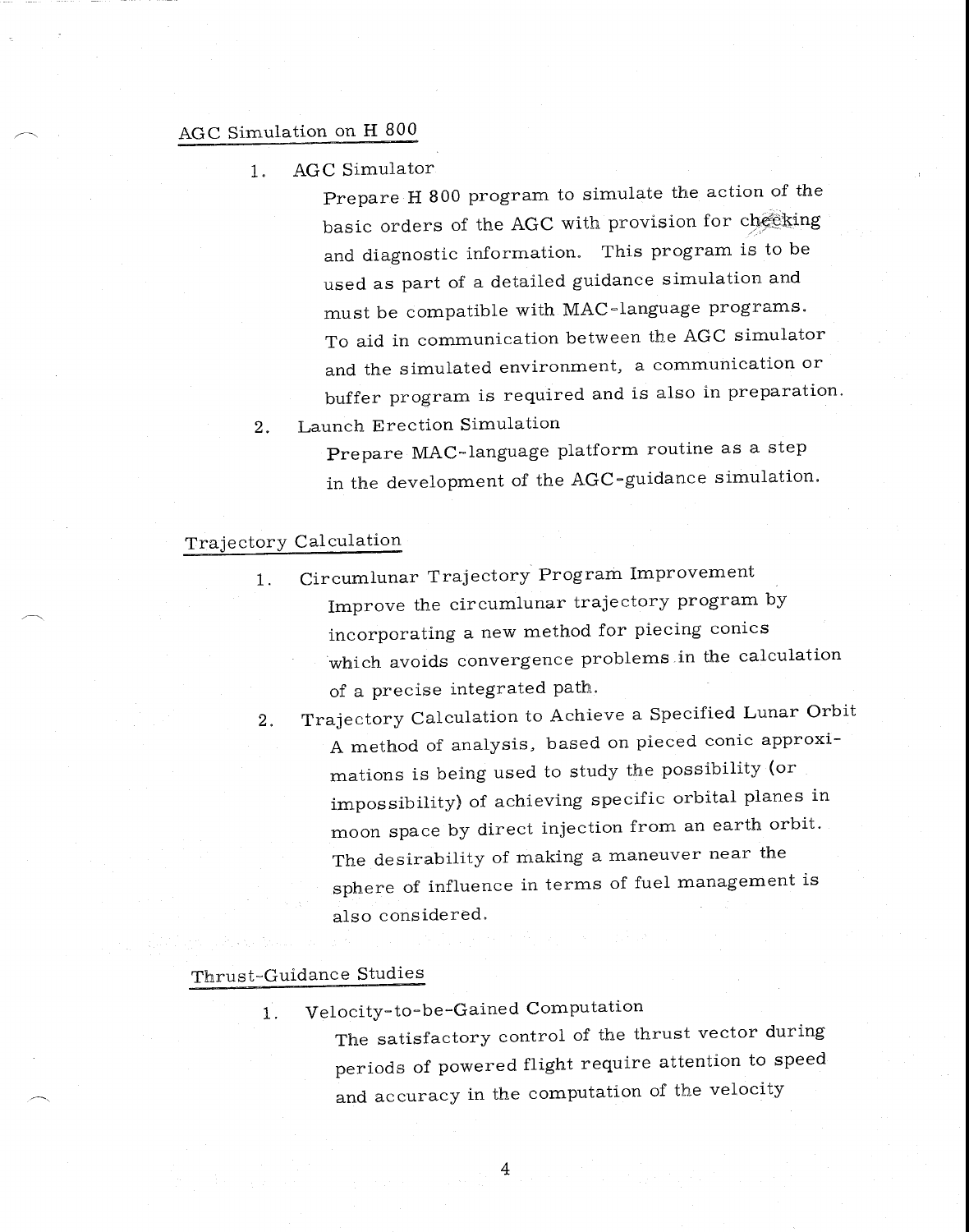required for cut-off. Methods of computation of this quantity, compatible with the boost and injection problem, are being developed.

2. Saturn-Apollo Compatibility

A program to insure guidance compatibility between the Apollo vehicle and the Saturn booster is beginning. The following are problem areas:

- a) requirements for satisfactory launch solutions in terms of the translunar injection, or rendezvous, if applicable;
- b) coordination with MSFC on compatibility of path adaptive equations for Apollo vehicle boost;
- c) signal interface with booster;
- d) interchanging of guidance equipment under failure conditions during boost into parking orbit.
- 3. Injection Guidance

A digital simulation is being written to study guidance logic for an explicit translunar injection scheme. This simulation has the following objectives:

- a) to define tolerances on the parameters which define the parking orbit;
- b) to test various steering equations for accuracy and fuel management;
- c) to investigate the requirements for safe abort during the injection phase;
- d) to test the system of equations being developed for the velocity to be gained computation.
- 4. Phantom-Target Midcourse Guidance

A technique is being explored which permits pseudoexplicit midcourse velocity-correction determination.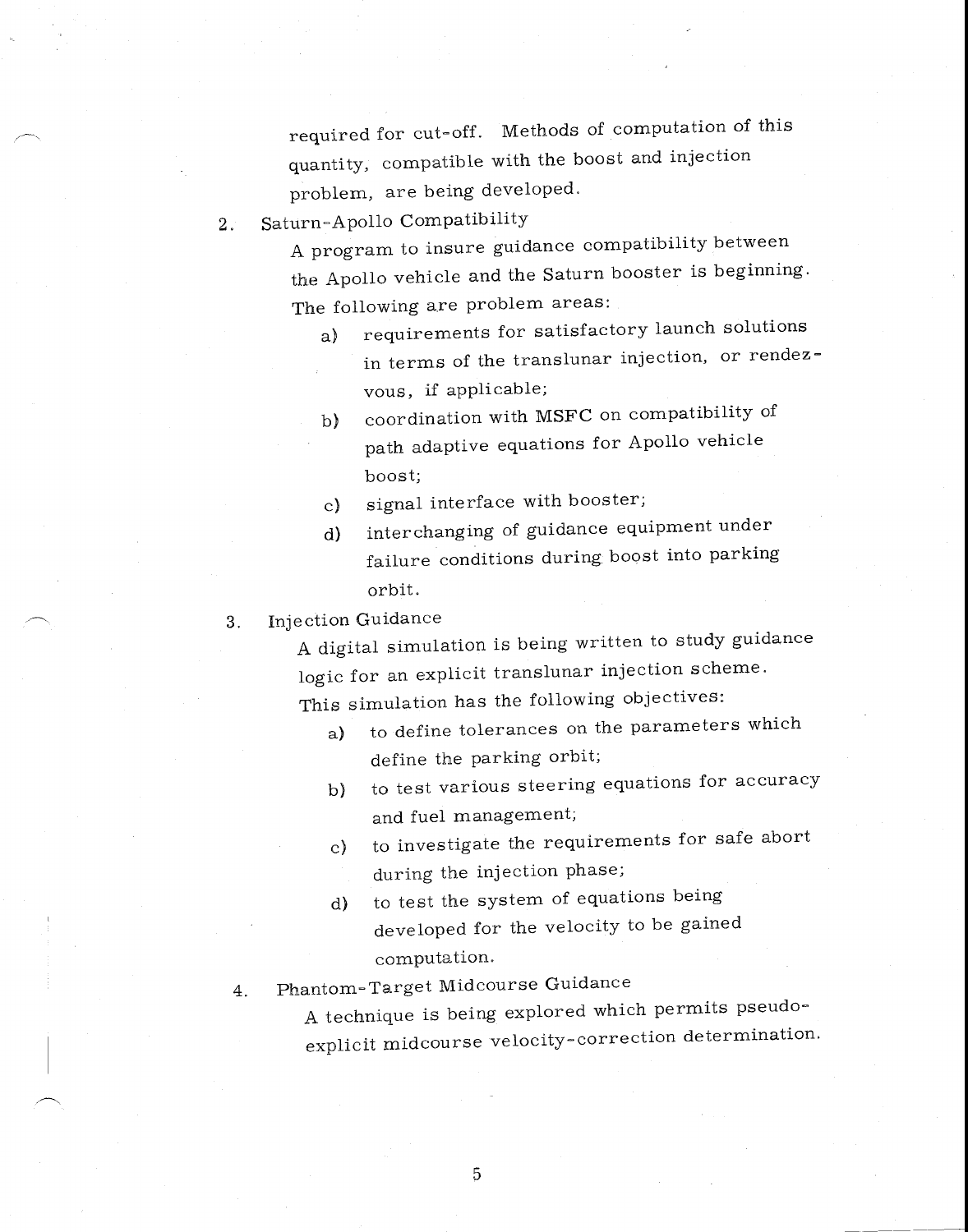# 5. Explicit Guidance into Lunar Orbit

An explicit method of calculating the velocity-to-begained for transfer to lunar orbit from a translunar trajectory is under study.

6. Lunar Landing Window

A method of providing a large launch time window for direct return from the surface of the moon is under study. The method consists of fitting a conic section from the launch point to a tangential "rendezvous" with a reference return trajectory.

## Atmospheric Entry Guidance Studies

- 1. Midcourse Interface
	- The requirements imposed by midcourse guidance on reentry guidance and vice-versa, as well as the transition phase, are being examined.
	- 2. Trajectory Determination
		- a. A technique to select a trajectory on the basis of minimizing the effects of uncertainties in the measured or computed inputs to the system is being developed.
		- b. Optimization procedures to ascertain ultimate capabilities of the reentry vehicle are under study. These include "steepest descent" methods as well as others.
		- c. Analytic flight paths that are flyable enable better range prediction. A study is underway which examines the feasibility of controlling to a flight path angle as a function of time or velocity.
	- 3. Error Studies

Several sources contribute to the error or target miss of the reentry guidance. These are:

a) IMU inaccuracies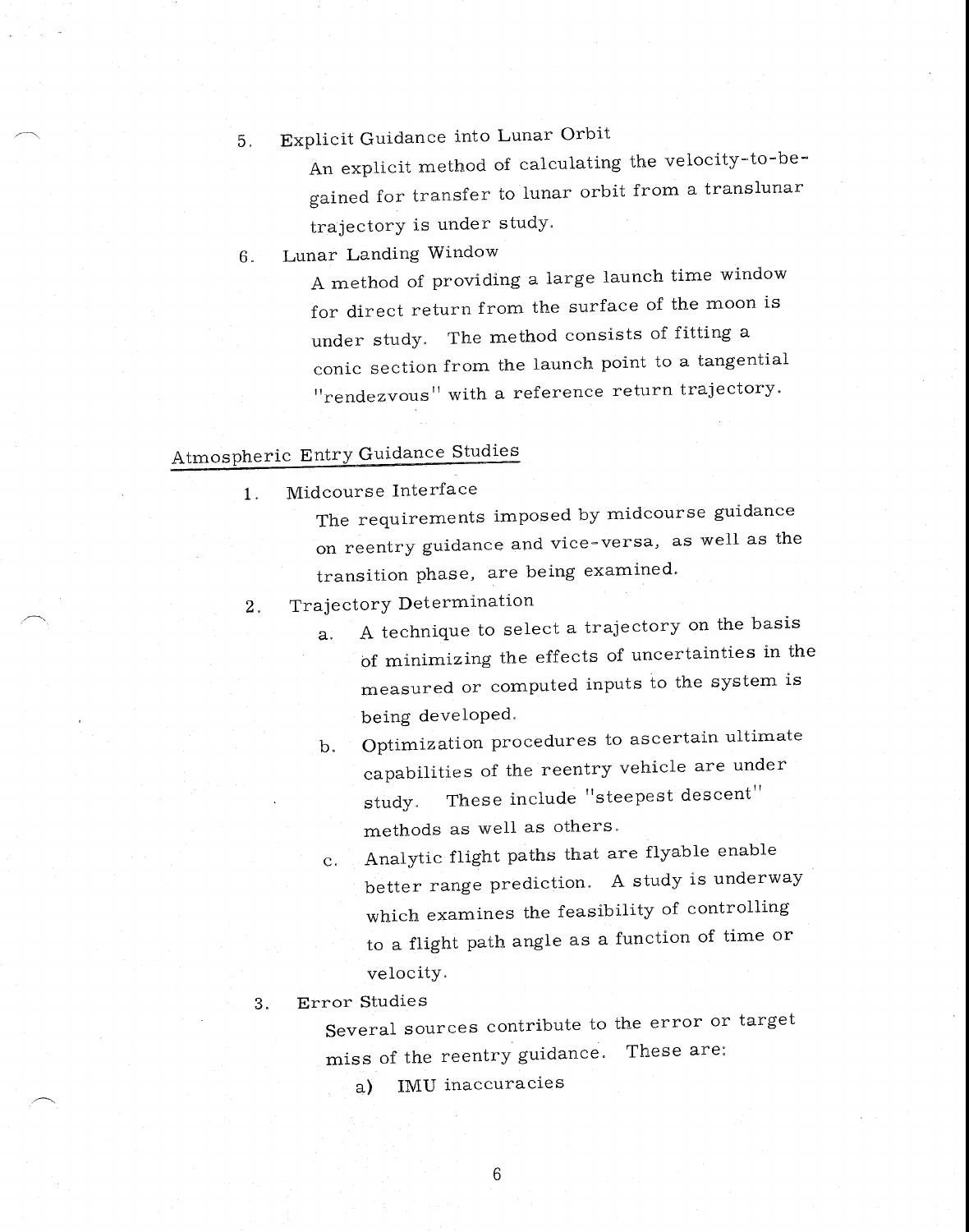b) AGC approximations and round-off effects

c) Ability to control the reentry vehicle. These effects along with initial condition uncertainties are being studied.

4. Optimum Navigation

The problem of achieving a statistical best estimate of state variables from a combination of inertial navigation procedures and prior knowledge of the character of the atmosphere is being studied.

5. Controller Design

The logic necessary to maintain the vehicle on the computed path during the various phases of the trajectory is being designed, with consideration of the trade-off between roll-rate capability and corridor width. Control configurations will be evaluated on the basis of fuel expenditure, vehicle heating, and acceleration loading. The simple analytic formulae to predict range-to-go and time of flight are being improved.

6. Terminal Phase Control

Control logic and range prediction studies are being made for the terminal phase assuming that position information has been updated and/or the vehicle has radio contact with the landing site. Both the feasibility and need for such control are under study.

7. Orbital Mission and Abort Entry Control A control configuration compatible with the primemission configuration will be developed.

## Midcourse Navigation Error Studies

- 1. Determine the effect on midcourse navigational errors of
	- a. Supplementary or backup ground tracking data
	- b. Star occultations

7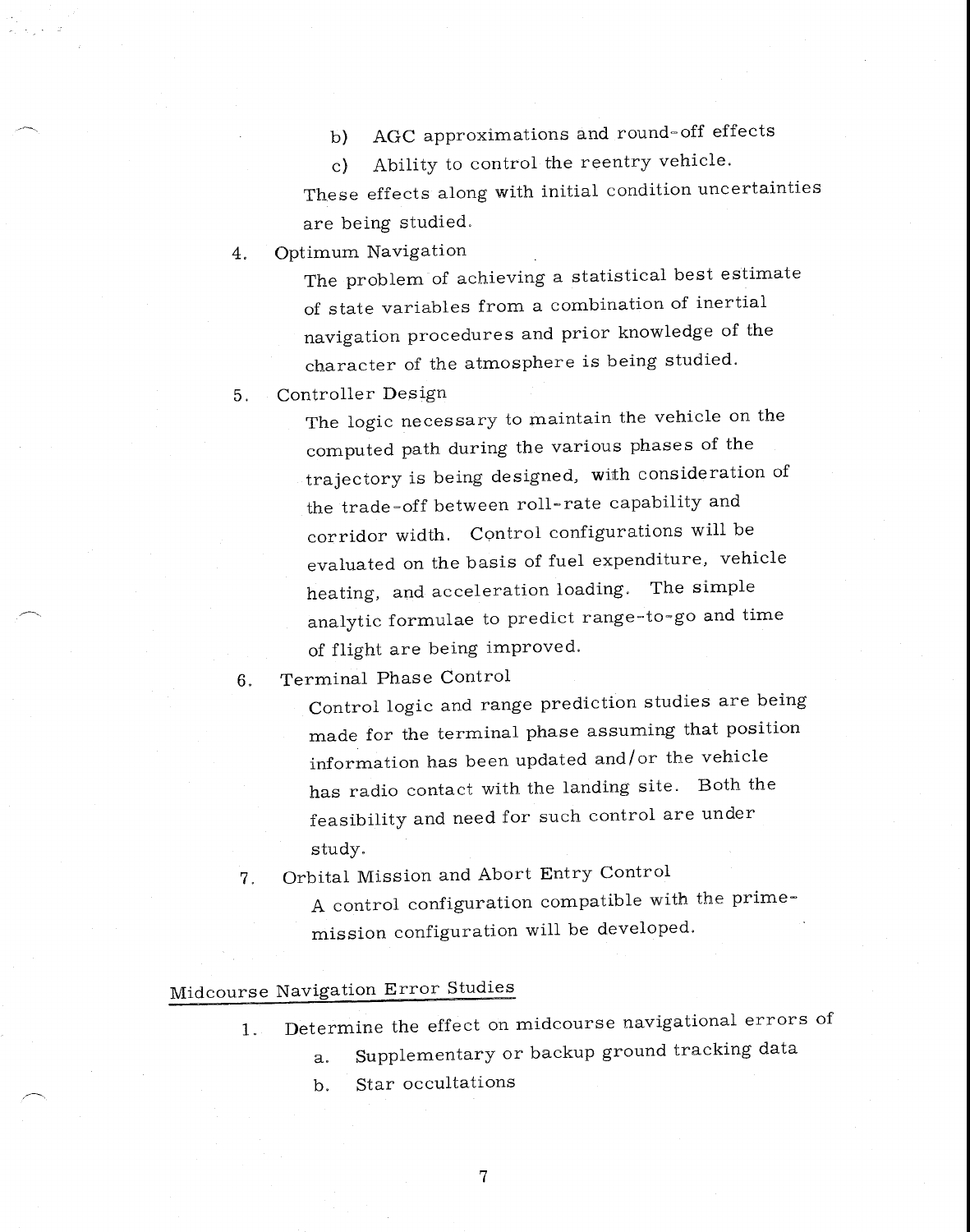- c. Non-optimum measurements
- d. Errors in application of velocity corrections
- e. Minimum allowable time between measurements.

2. Orbital Navigation Technique

- a. Investigation of required tracking rates during orbital midcourse guidance
- b. Study of the effect of multiple observations of a single landmark with the tracking telescope.
- c. Consideration of star-horizon or occultation measurements as a supplement or backup to landmark observations.
- 3. Attitude Maneuvers

Determination of optimal roll-pitch-yaw maneuvers to enable a desired measurement to be made during midcourse.

# Lunar Landing and Rendezvous

- 1. Lunar Orbit Operations
	- a. Optimize mission profile with respect to orbital altitude, powered descent, and guidance equipment requirements.
	- b. Conduct error studies to determine lunar orbital conditions after deboost from midcourse.
	- c. Choice of landing site relative to lunar orbit for varying stay times.
- 2. Landing
	- a. Examination of guidance equations for the landing maneuver and their use with the proposed equipment.
	- b. Investigation of flare-out portion of trajectory to provide manual control as well as automatic maneuver resulting in acceptable hover conditions.
	- c. Determination of radar requirements for landing as well as rendezvous.